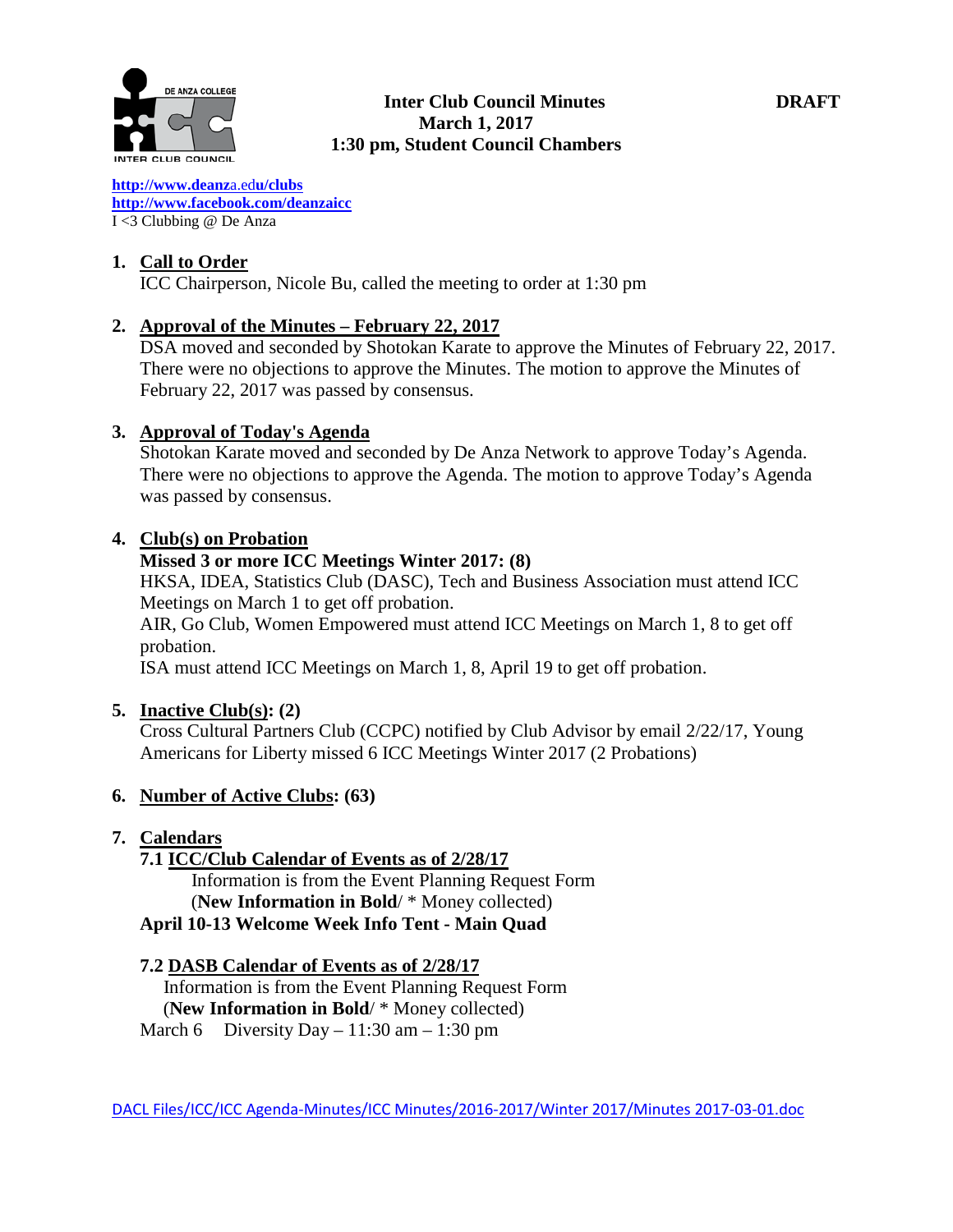# **8. ICC/Club Account Balance Status as of 2/28/17 (New Information in Bold)**

| Club/ICC Allocation Account            | $(#41-54730)$ | \$4,942.00  |
|----------------------------------------|---------------|-------------|
| <b>ICC Allocation-New Club Account</b> | $(#41-54720)$ | \$1,100.00  |
| <b>ICC Emergency Relief Account</b>    | $(#44-4289)$  | \$3,095.05  |
| <b>ICC Events Award Account</b>        | $(#41-54600)$ | \$8,850.00  |
| <b>ICC</b> Inactive Hold               | $(#44-4300)$  | \$16,409.63 |
| <b>ICC Scholarship Account</b>         | $(#44-4310)$  | \$9,246.35  |
| ICC                                    | $(#44-4320)$  | \$2,461.63  |
|                                        |               |             |

#### **9. Business**

# **9.1 Club Budget Request**

Shotokan Karate moved and seconded by Political Revolution Club to approve Vietnamese Student Association (VSA)'s request of \$1,000.00 from Club/ICC Allocation Account #41-54730 to Vietnamese Student Association (VSA) (#41- 54460-5214) \$1000.00 for Technical Services at VPAC for Cultural Show Event. 4 Elements Hip Hop moved and seconded by Anime Club to end discussion. There was an objection. A vote was held regarding to VSA's budget request. The motion to approve Vietnamese Student Association (VSA)'s request of \$1,000.00 from Club/ICC Allocation Account #41-54730 Vietnamese Student Association (VSA) (#41-54460-5214) \$1000.00 for Technical Services at VPAC for Cultural Show Event.

Shotokan Karate moved and seconded by LEAD Club to approve Cheer and Dance's request of \$150.00 from Club/ICC Allocation Account #41-54730 to Cheer and Dance (#41-54345-4013) \$150.00 for Club Banner. 4 Elements Hip Hop moved and seconded by Saltworks Christian Fellowship to end discussion. There were no objections to end discussion. The motion to approve Cheer and Dance's request of \$150.00 from Club/ICC Allocation Account #41-54730 to Cheer and Dance (#41-54345-4013) \$150.00 for Club Banner was passed by consensus.

# **9.2 ICC Rep for DASB Elections**

We need up to three ICC Rep. to help out DASB elections. You will be working with Senators.

# **10. Reports**

# **ICC Chairperson: Nicole Bu**

1. The Winter Finale is going to be held on Wednesday, Mar. 15 th . Please submit a club photo to me by Mar. 10 th , so I can make a sideshow. My email: [Nicole21315@yahoo.com.hk](mailto:Nicole21315@yahoo.com.hk)

#### **ICC Chair of Finance: Uyen Pham**

# **ICC Chair of Programs: Tiffany Kam**

1. Technology and Sustainability and Auto Tech, please be reminded to be present for March's Flea Market Concession Stand on March, 4th 2017.

DACL Files/ICC/ICC Agenda-Minutes/ICC Minutes/2016-2017/Winter 2017/Minutes 2017-03-01.doc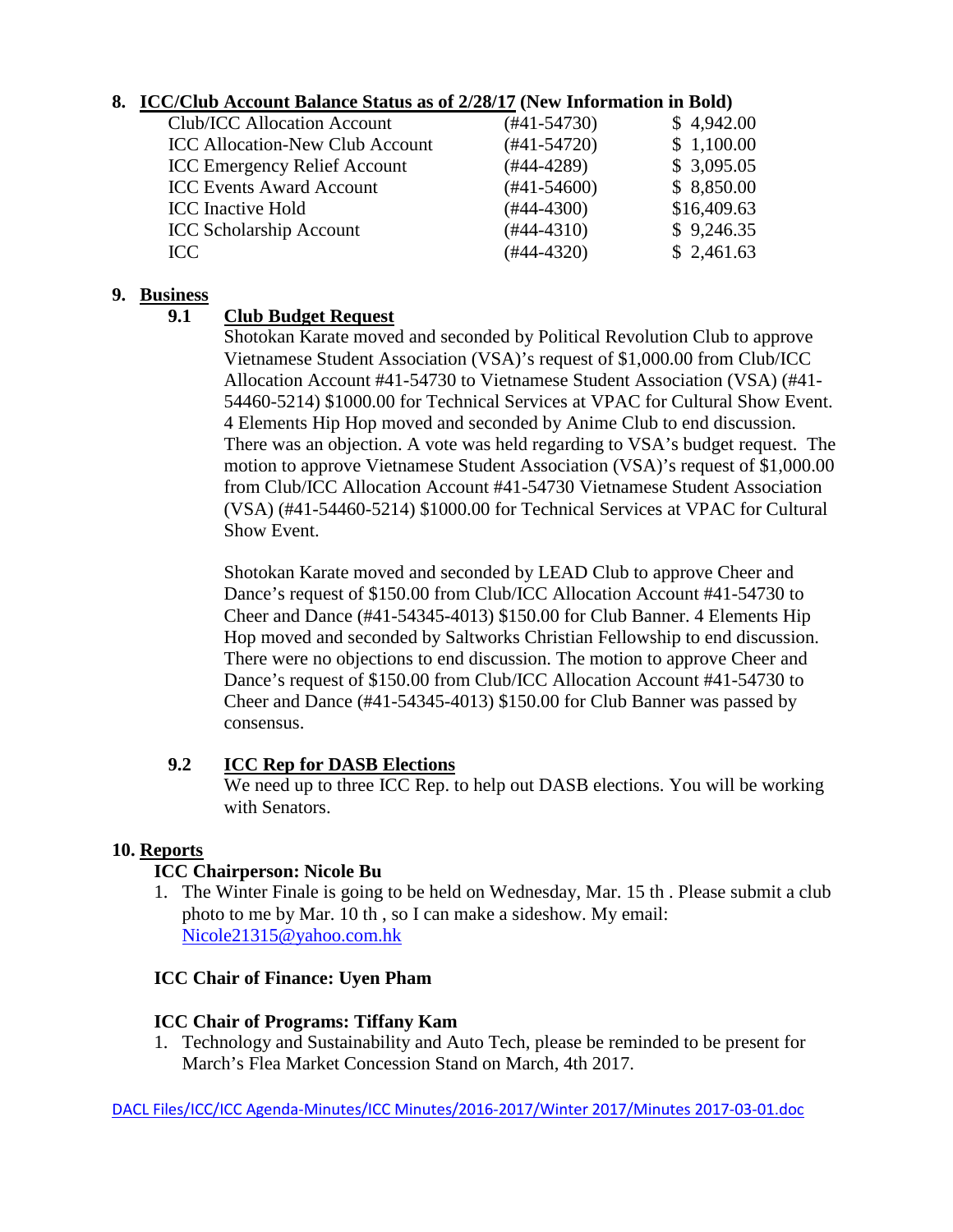# **ICC Chair of Marketing: vacant**

# **DASB Liaison: Kurumi Sasaki**

1. Voting for DASB election is open until 4pm on Friday. Voting process only takes a minute so don't forget to vote!

# **ICC Advisor: La Donna Yumori-Kaku**

- 1. Perfect Attendance for the Winter Quarter 2017 Clubs are eligible if they attended: Welcome Week Info Tent, Welcome Week Reception, all ICC Meetings, Club Day, End of the Quarter Reception, had a monthly Club Meeting, have current Club Financial Roster on file and the club must NOT have been on probation- Win 10@\$100 award. Must be present at our – "Winter Finale!!"(End of the Quarter ICC Reception) on Wed. March 15, 1:30pm-2:30pm in the Student Council Chambers. Photo Show, refreshments, Perfect Attendance awards to clubs, awards to ICC Reps, awards for New Club drawings for new clubs who are present at the End of the Quarter Reception and Swearing in of New ICC Officers 2016-2017.
- 2. College Life Office: will be closed April 3 April 7, 2016 (Spring Break)
- 3. Welcome Week: April 9-12, 2017 Welcome Week is the first four days of spring quarter when the clubs staff the Welcome Week Tent for one hour giving directions or giving out class schedules, campus maps/Club Flyers to De Anza Students. There are usually class schedules that are available to give away. It's a GREAT OPPORTUNITY to advertise your club by wearing club t-shirts or having information at the table. Please sign up at the ICC meetings or on the Blue Bulletin Board in the Office of College Life/Student Activities Office…Hey, volunteer for the 7:30AM shift on Monday and you will have plenty of parking spaces to choose from!!! Deadline Friday March 24, 2017.
- 4. Club Meeting Room for Spring Quarter 2017: Please turn in an Event Planning Request Form, (form # 12 in the rotating file outside of Office of College Life), signed by club advisor Now to reserve room. Forms will be processed in the order received.
- 5. Club Flyers: Please do not post flyers using Duct tape. It takes off paint on the walls. Please use "Painters Tape" (Blue tape) and always remove flyers.

# **11. Announcements**

MSA: The MSA will be having a women's self-defense class on Tuesday March 7th from 4:00 pm - 6:00 pm in Conference Room B. If you would like to register, you could do so on our Facebook page titled "De Anza College MSA"

Artists for Environment: Water is life – March 7-9 – This event is hosted by SFJ, DASA, DAPR, AFE, DASB EX Committee, A week of Action discussions of Civil rights issue, fundraiser for legal fee for legal issues. Global water issue conference.

4 Elements: First Thursday Open Mic – 3/5/15, 5:00 pm – 8:00 pm, Euphrat (VPAC) Open mic event for the public to showcase talents.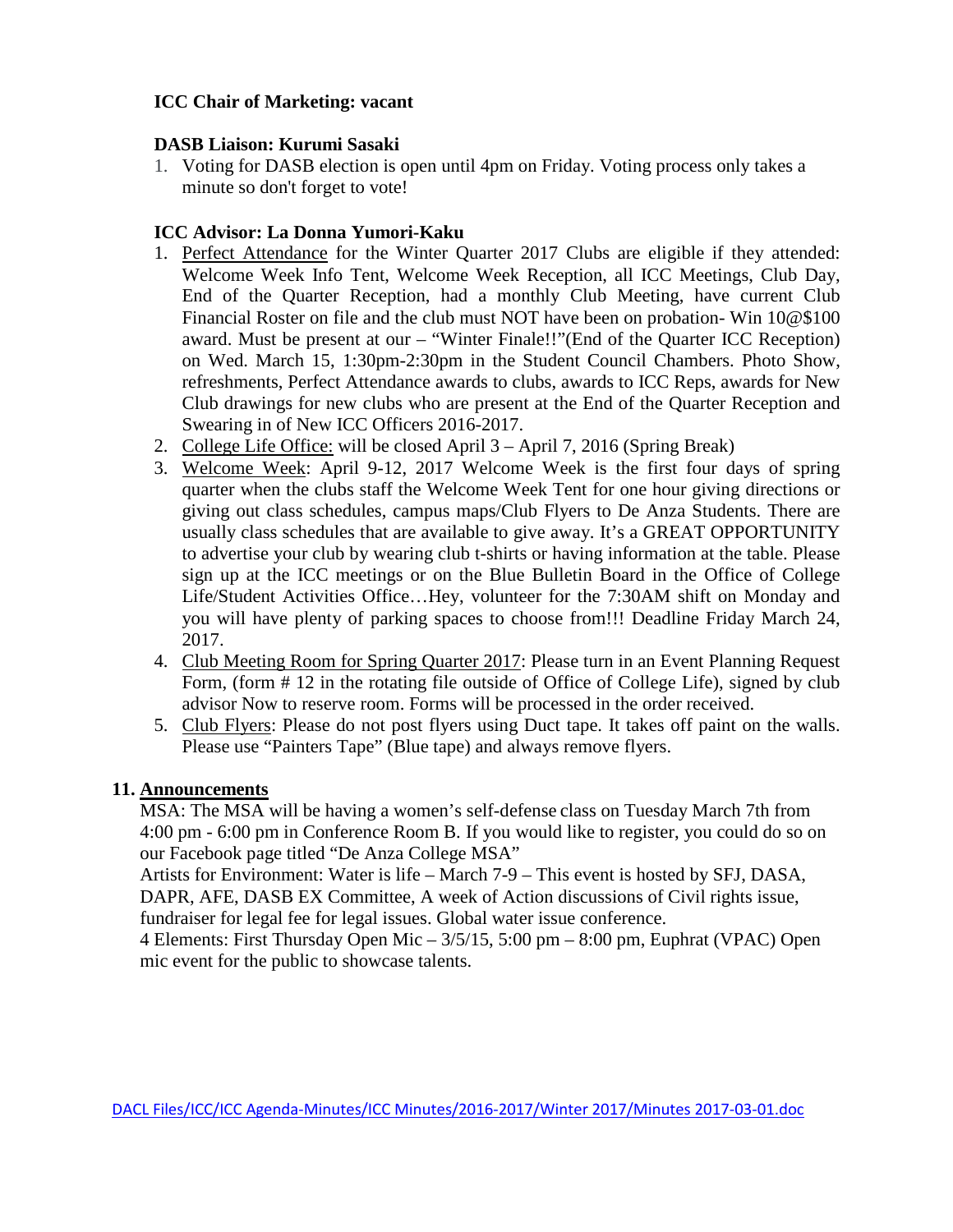# **12. Roll Call**

|                                                          | <b>Present</b>            | Absent                    | Probation<br><b>Present</b> | <b>Probation</b><br>Absent |
|----------------------------------------------------------|---------------------------|---------------------------|-----------------------------|----------------------------|
| <b>4 Elements Hip Hop Club</b>                           | X                         |                           |                             |                            |
| <b>Accounting &amp; Finance Club</b>                     |                           | X                         |                             |                            |
| <b>Anime Club</b>                                        | X                         |                           |                             |                            |
| <b>Artificial Intelligence for Robotics (AIR)</b>        |                           |                           |                             | X                          |
| <b>Artists for Enviroment</b>                            | X                         |                           |                             |                            |
| <b>APASL</b>                                             | $\boldsymbol{\mathsf{X}}$ |                           |                             |                            |
| <b>Auto Technology</b>                                   | $\overline{\mathsf{x}}$   |                           |                             |                            |
| <b>Badminton Club</b>                                    | X                         |                           |                             |                            |
| <b>Biology Club</b>                                      |                           | X                         |                             |                            |
| <b>Cheer and Dance Team</b>                              | X                         |                           |                             |                            |
| <b>Chemistry Club</b>                                    | X                         |                           |                             |                            |
| <b>Chinese Student &amp; Scholars Association (CSSA)</b> | X                         |                           |                             |                            |
| <b>Circle K</b>                                          | X                         |                           |                             |                            |
| <b>Clean Energy Club</b>                                 | $\boldsymbol{\mathsf{X}}$ |                           |                             |                            |
| <b>Competitive Gamers Club</b>                           | X                         |                           |                             |                            |
| <b>DECA</b>                                              | $\overline{\mathsf{x}}$   |                           |                             |                            |
| Deep Mind X                                              | X                         |                           |                             |                            |
| <b>Desi Student Association (DSA)</b>                    | X                         |                           |                             |                            |
| <b>Developers' Guild</b>                                 | X                         |                           |                             |                            |
| <b>Engineering Technology Club (ETC)</b>                 | X                         |                           |                             |                            |
| eSports                                                  | $\overline{\mathsf{x}}$   |                           |                             |                            |
| <b>Ethical International Career Planning</b>             | X                         |                           |                             |                            |
| <b>Explorers' Nest</b>                                   | X                         |                           |                             |                            |
| <b>Fellowship of Overseas Students (FOS)</b>             | X                         |                           |                             |                            |
| <b>Filmmakers Union</b>                                  |                           | X                         |                             |                            |
| <b>Go Club</b>                                           |                           |                           | X                           |                            |
| <b>Grace Fellowship</b>                                  | X                         |                           |                             |                            |
| <b>Hong Kong Student Association (HKSA)</b>              |                           |                           | X                           |                            |
| <b>IDEA</b>                                              |                           |                           | X                           |                            |
| <b>Improv &amp; Sketch Comedy</b>                        |                           | X                         |                             |                            |
| <b>International Student Volunteers (ISV)</b>            |                           | χ                         |                             |                            |
| InterVarsity Christian Fellowship at De Anza             |                           | $\boldsymbol{\mathsf{X}}$ |                             |                            |
| <b>Iranian Student Association (ISA)</b>                 |                           |                           | X                           |                            |
| <b>Japanese and American Association (JAA)</b>           | X                         |                           |                             |                            |
| <b>K-Pop Dance Club</b>                                  |                           | X                         |                             |                            |
| <b>Koala Tree</b>                                        | X                         |                           |                             |                            |
| <b>Korean Student Association (KSA)</b>                  | X                         |                           |                             |                            |
| Latina/o Empowerment at De Anza (¡LEAD!)                 | X                         |                           |                             |                            |
| <b>Marketing Club</b>                                    | X                         |                           |                             |                            |
| <b>Medical Outreach Association (MOA)</b>                |                           | X                         |                             |                            |
| <b>Music Club</b>                                        |                           | X                         |                             |                            |
| <b>Muslim Student Association (MSA)</b>                  | X                         |                           |                             |                            |
| <b>NAMI-DA</b>                                           |                           | X                         |                             |                            |
| <b>Outdoor Club</b>                                      | X                         |                           |                             |                            |
| Permias Indonesian Student Organization (PISO)           | X                         |                           |                             |                            |
|                                                          |                           |                           |                             |                            |

DACL Files/ICC/ICC Agenda-Minutes/ICC Minutes/2016-2017/Winter 2017/Minutes 2017-03-01.doc